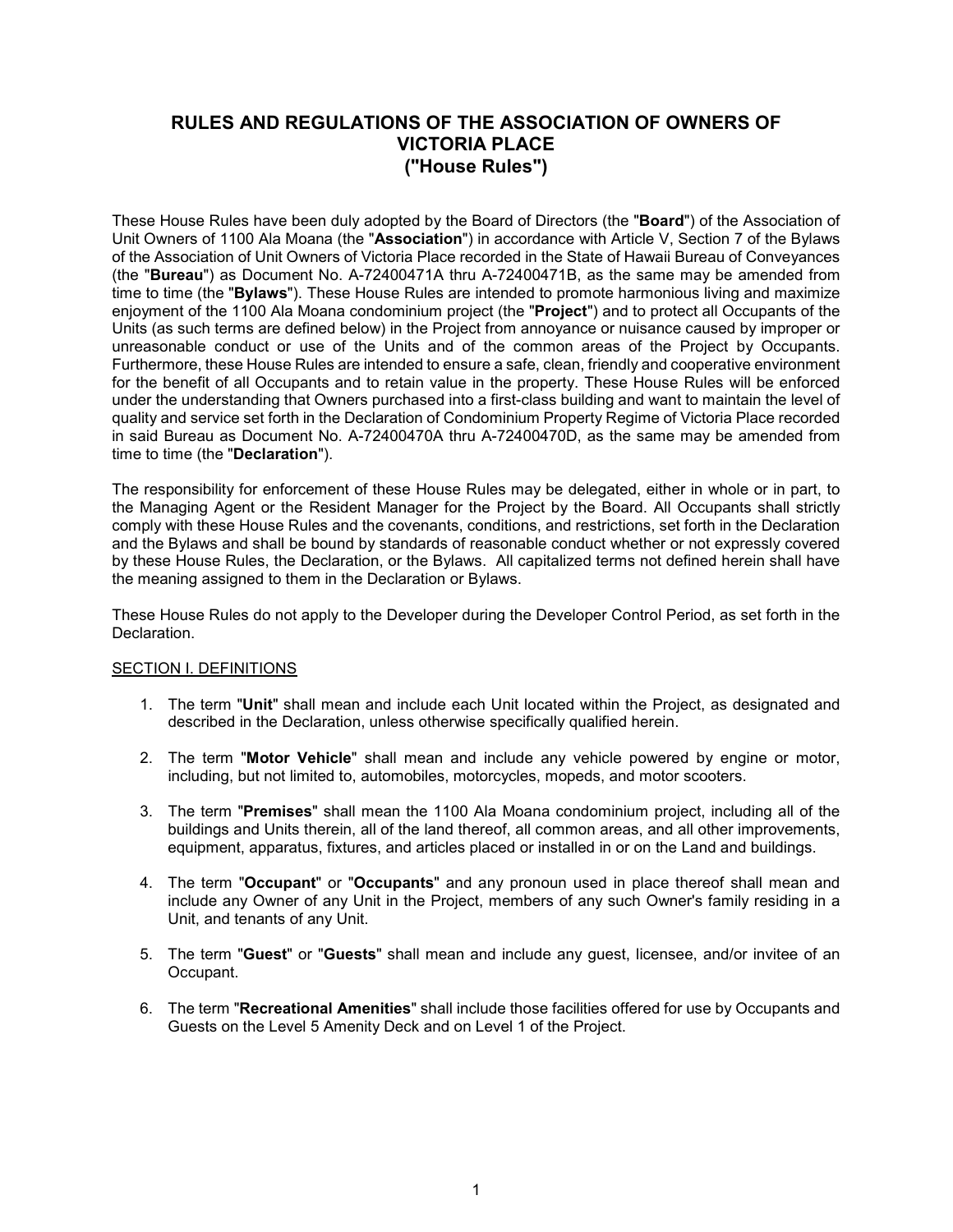#### SECTION II. THE UNITS

- 1. Owners are responsible for registering all of the Occupants residing in their Units with the Managing Agent, prior to their moving into the building. Registration of Occupants shall include 1) filling out a Resident Registration Card to include: full name, telephone numbers, and emergency contact; 2) signing the House Rules Acknowledgment and Agreement statement for all Occupants over the age of eighteen (18); 3) providing the name, address, and telephone number of the rental agent, if applicable. All Guests who plan to stay seven (7) days or longer must be registered with the Managing Agent by an Occupant over the age of eighteen (18).
- 2. Owners are ultimately and legally responsible for the conduct of all Occupants and Guests of their Unit(s) and at all times shall ensure that their Occupants' and/or Guests' behavior is neither offensive to any other Occupant or Guest of the building nor damaging to any portion of the Common Elements. All Occupants and Guests shall adhere to these House Rules. No illegal activity shall be conducted on the Premises.
- 3. Each Occupant shall at all times keep his/her Unit in good order and condition and observe and conduct himself/herself in accordance with the laws, ordinances, rules, and regulations applicable to the use of the Project and his/her Unit now or hereafter made by any governmental authority or the Board.
- 4. Each Owner shall, or if the Owner is not the Occupant, the Owner shall have its Occupant, maintain said Owner's Unit's air conditioning system pursuant to the manufacturer's instructions and/or recommendations, including changing filters as needed to maximize efficiency.
- 5. Each Owner shall, or if the Owner is not the Occupant, the Owner shall have its Occupant, maintain all electrical, mechanical, and plumbing components of said Owner's Unit and the Improvements therein in strict accordance with all applicable maintenance requirements, operating standards and guidelines (i) of or promulgated by any governmental agency, (ii) set forth in any manufacturer's or supplier's operating manuals or maintenance and care documents for said fixtures and equipment, and (iii) as may be set forth from time to time in the Project Documents (as defined herein below).
- 6. No Occupant or Guest shall make or suffer any strip or waste or unlawful, improper, or offensive use of a Unit.
- 7. No clothes, towels, garments, rugs, or other objects shall be hung in such a manner as to be in view of persons outside the Unit or the building. No shoes, flip-flops, slippers, sandals, dry cleaning, floor mats, or other objects shall be allowed to remain in the front entrance or hallway of any Unit.
- 8. No rugs, draperies, or other objects shall be dusted, beaten or shaken outside the Unit in the Common Elements.. Dust, rubbish or litter shall not be swept or thrown from any Unit into the hallways or any exterior part of the Project.
- 9. Draperies, curtains, shades or any other window coverings which are visible from the exterior of the building must be in good condition and not permitted to show any color other than light earth tone shades.
- 10. Nothing shall be allowed, done, or kept in any Unit or common area that would overload or impair the floors, walls, or roof of the Project, or cause any increase in the ordinary premium rates or the cancellation or invalidation of any insurance thereon maintained by or for the Association.
- 11. Valet, shopping carts or wagons, even if provided at the Project for Owners' use, shall only be left in designated return areas and shall not be left otherwise in the Common Elements. Any carts provided at the Project are the property of the Association, and under no circumstance may they be taken outside the Project.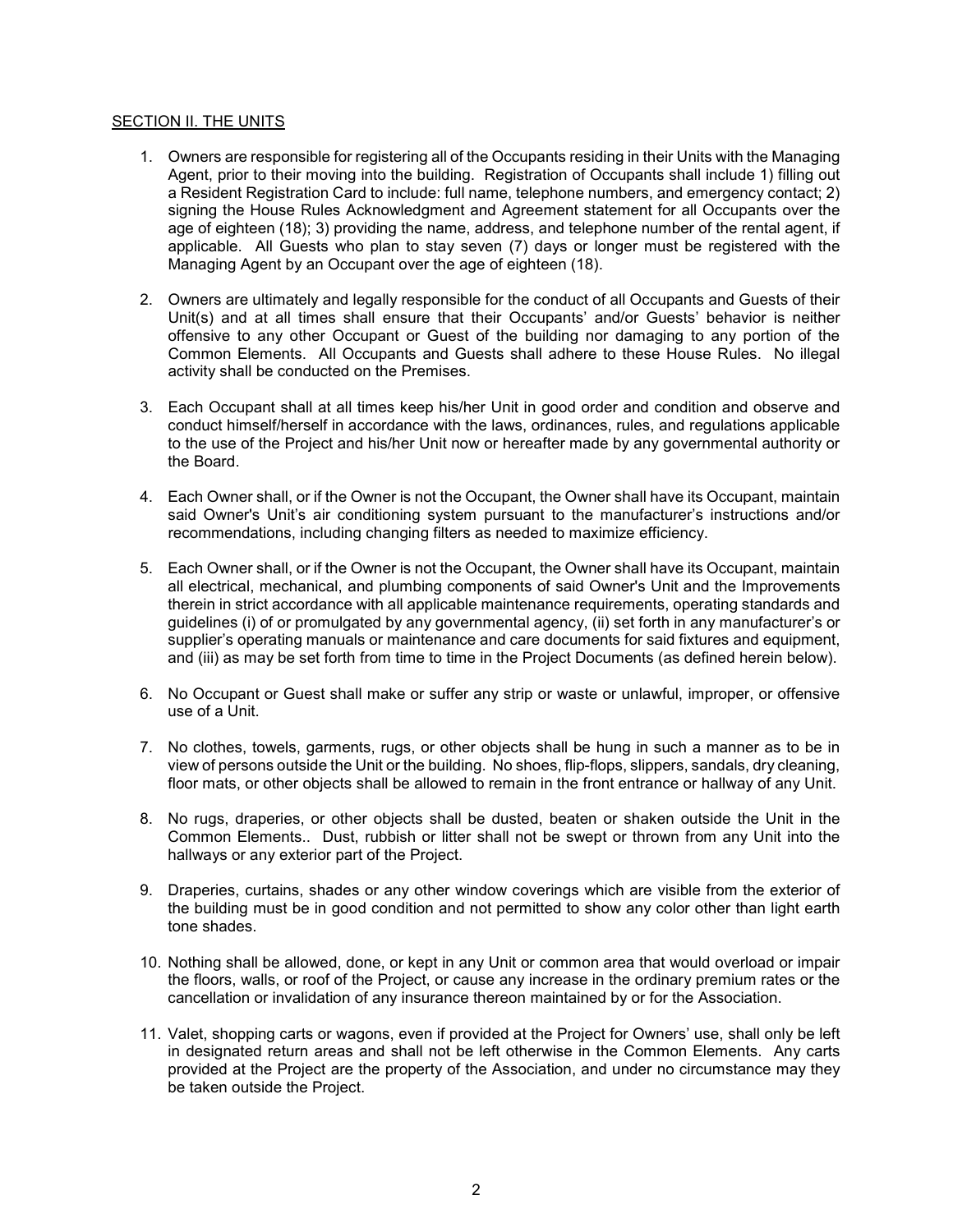- 12. Open houses shall not be permitted in the Unit or any part of the Project.
- 13. Smoking shall only be permitted in designated smoking areas located away from the building.

## SECTION III. COMMON AREAS

- 1. No Occupant or Guest shall place, store, or maintain on walkways, roadways, grounds, or other common areas any furniture, packages, or objects of any kind or otherwise obstruct transit through such common areas.
- 2. Except as otherwise specifically provided in these House Rules, eating, drinking, or smoking (including, without limitation, the use of smoke-less, vapor and electronic cigarettes) is not permitted in any common area of the Project, including, without limitation, lobbies, hallways, elevators, corridors, stairwells, waiting areas, the Parking Structure and the building, unless otherwise designated (i.e., certain areas on the Amenity Deck). In addition, smoking (including, without limitation, the use of smoke-less, vapor and electronic cigarettes) shall only be permitted in designated smoking areas, which shall be at least 25 feet from all entries, outdoor air intakes and operable windows.
- 3. No recreational activities shall be permitted in any portion of the Project except in those areas expressly designated for such activities.
- 4. No Occupant or Guest shall make or suffer any strip or waste or unlawful, improper, or offensive use of the Project or alter or remove any furniture, furnishings, or equipment from the common areas.
- 5. When moving furniture or other large objects in or out of a Unit or through the common areas, Occupants must reserve a date and time with the Resident Manager, who will schedule the use of one of the loading stall(s), and/or elevators at such times and in such manner as will cause the least inconvenience and disruption to others. Occupants shall use and/or install protection for the floors and walls of the common areas of the floor on which their Unit is located. Moving hours are from 8:00 a.m. through 4:30 p.m. on Mondays through Saturdays (excluding state and/or federal holidays).
- 6. Movers shall not pack or unpack containers or furniture in hallways. Packing or unpacking shall be done inside the Unit or on the Level 1 loading stall(s). The Owner and any moving company shall remove all packing materials and other rubbish from the Premises.
- 7. Extensive repairs of a Motor Vehicle, surfboard, or other equipment shall not be permitted on the Premises.
- 8. Keyless access devices are required to enter the building and use the residential elevators. Occupants shall not allow strangers to enter the elevator behind them and shall not allow Guests to take keyless devices for access. Occupants shall accompany Guests at all times while in the Project.
- 9. No Occupant or Guest shall harm, damage, litter in, cut, prune, plant in, dig, uproot, take, remove, or in any way alter any of the landscaping and/or decorative water features (if any) that are part of the Common Elements, including Limited Common Elements; or plant, put, place, store, maintain, or affix any plants, planters, statues, water features, or objects of any kind upon or in any portion of said landscaping and/or decorative water features (if any). No climbing or playing in any of the landscaping and/or decorative water features (if any) is permitted.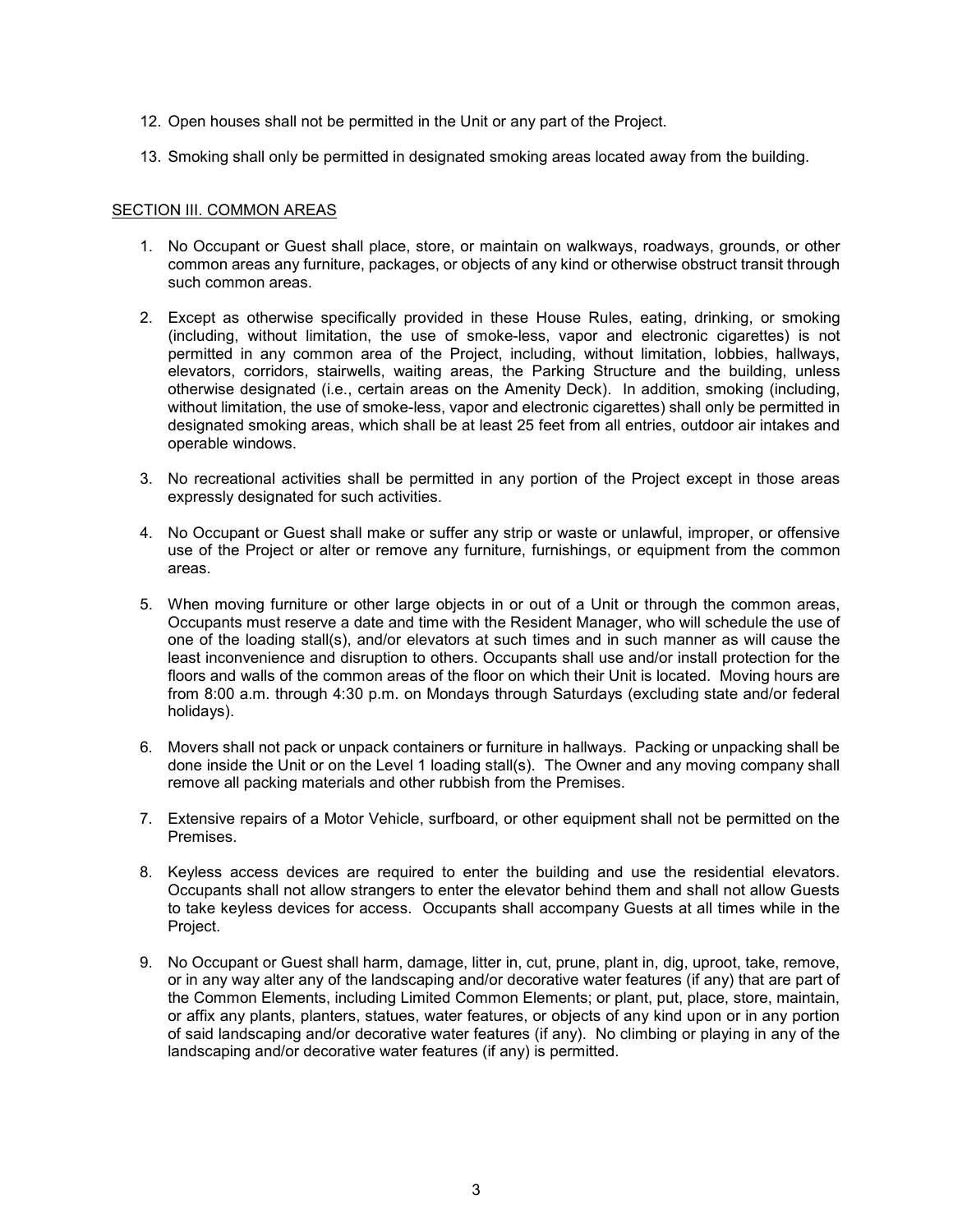## SECTION IV. TRASH DISPOSAL

- 1. No refuse, garbage, or trash of any kind shall be thrown, placed or kept on any common areas of the Project outside of the trash chutes and disposal facilities provided for such purpose.
- 2. All garbage must be completely wrapped or bagged before being placed in the trash chutes and shall not exceed the maximum size as detailed by the Resident Manager.
- 3. All items suitable for recycling shall be placed in the designated recycle bin(s), if any. All cardboard cartons must be flattened before placement in the bin(s). If the bin(s) is/are full, the Resident Manager should be immediately contacted for assistance. Trash chutes, containers and/or receptacles are for household refuse, garbage and/or trash only. Any large or bulky items shall be hauled away by the Occupant upon coordinating with the Resident Manager.

## SECTION V. PARKING

- 1. Parking in areas of the Project not expressly designated for residential parking is prohibited.
- 2. No Occupant shall use any parking stall located in the Parking Structure other than the parking stall(s) which is/are appurtenant to such Occupant's Unit, as designated in the Declaration, except as permitted under the Declaration or as permitted in writing by the Occupant of the Unit to which the subject parking stall(s) is/are appurtenant, and as otherwise duly authorized by the Resident Manager.
- 3. No Motor Vehicles shall be parked in the driveways, entrances, and exits of the Project and in any areas marked as "no parking" areas.
- 4. Motor Vehicles should be centered in parking spaces so as to prevent crowding of adjacent spaces and/or blocking of passages. Only one (1) Motor Vehicle may be parked in a parking stall at a time. No Motor Vehicle shall be parked so that any portion thereof shall protrude from the parking stall.
- 5. All persons shall exercise due caution in parking, loading, or unloading within the parking areas to avoid damage to other Motor Vehicles or property and injury to other persons.
- 6. The parking areas shall not be used for playing or loitering.
- 7. Violators of the parking regulations set forth in this Section V may have their vehicles towed away at their own expense; provided that Occupants shall be responsible for authorizing the towing of unauthorized vehicles from such Occupants' assigned parking stalls and must sign all required authorizations for the towing of vehicles from such assigned parking stall. If the violator is a Guest of an Occupant, the Occupant shall be held responsible for payment of any fines or related charges not paid by the violator.
- 8. Guests are required to use the valet service provided at the Project and are not allowed to selfpark. Guests' may park at the Project for a maximum of six (6) hours between the hours of 7:00 a.m. and 1:00 a.m. daily. Notwithstanding the foregoing, a Guest may park a vehicle in a guest parking stall between the hours of 1:00 a.m. and 7:00 a.m., provided that the Occupant obtains from the Resident Manager an overnight parking pass for such Guest. Guests who park in any such guest parking stall must register by filling in information required on the sign-in sheet provided by the Resident Manager.
- 9. No personal property other than Motor Vehicles shall be stored in or on any parking stall.
- 10. No boats, jet skis, recreational vehicles (also known as RVs), or all-terrain vehicles (also known as ATVs) shall be parked in any parking stalls or stored anywhere on the Premises.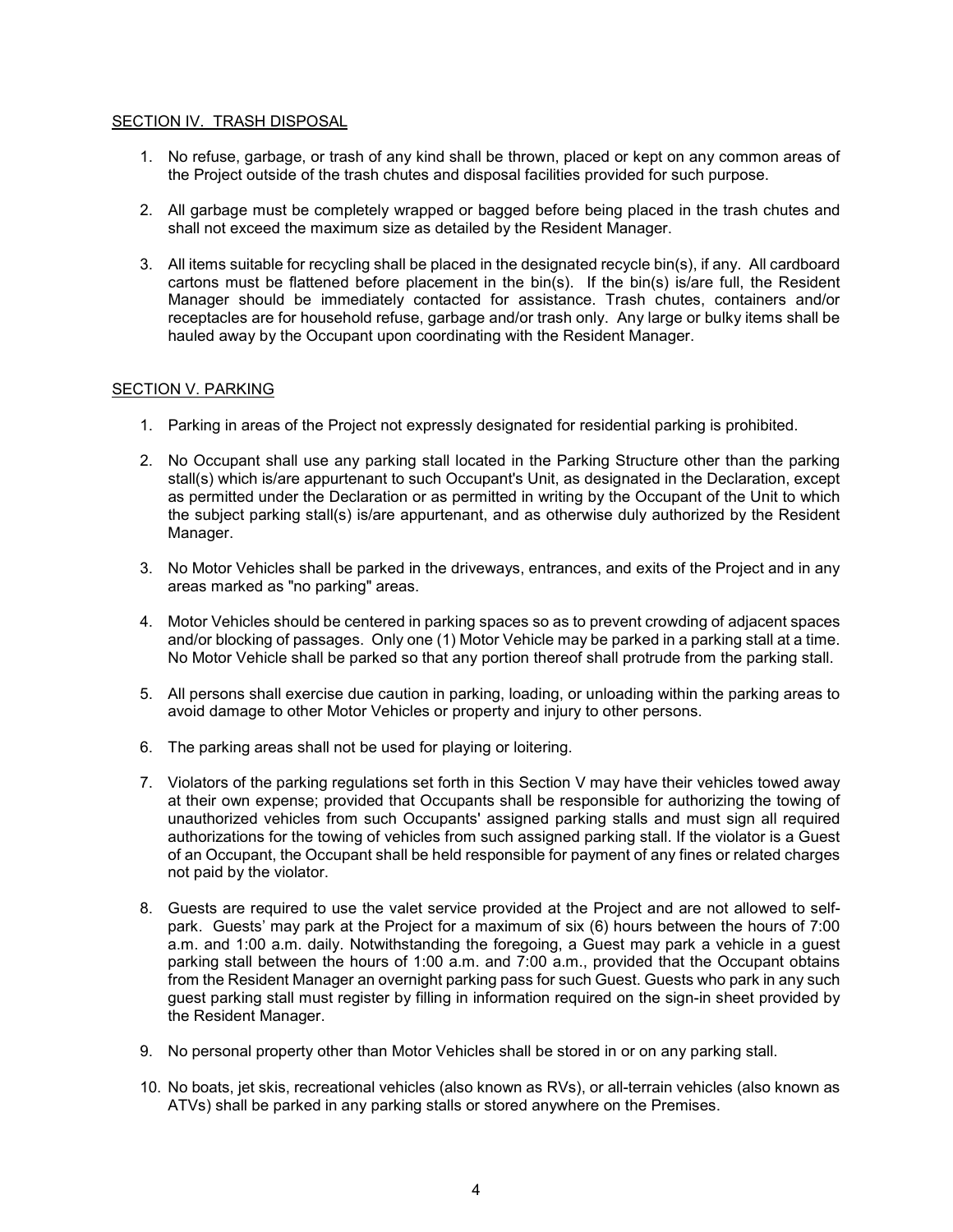- 11. Occupants shall be responsible for maintaining their respective parking stalls in a clean condition, free from oil drips or other discharge from their Motor Vehicles. From time to time and upon giving prior written notice and opportunity to cure, the Association may (a) clean any parking stall in the Parking Structure, and (b) assess the Occupant of the Unit to which the parking stall is appurtenant a fee of one hundred dollars (\$100.00) for such cleaning.
- 12. Occupants shall register their Motor Vehicles with the office of the Resident or Site Manager.
- 13. Before moving or any use of a Level 1 loading stall(s), an Occupant must first make arrangements with the Resident Manager as described herein. During such moves and/or use of a Level 1 loading stall(s), a Victoria Place residential specialist will inspect the Level 1 loading stall(s) and loading areas and moving path for cleanliness and damages. Occupants will reimburse the Association for any damages.

#### SECTION VI. PETS

- 1. No livestock, poultry, or other animals whatsoever shall be allowed or kept in any part of the Project, except that dogs, cats, or other typical household pets ("pet"), such as guinea pigs, rabbits, fishes, or birds may be kept by Occupants in their respective Units subject to the conditions and restrictions contained herein, but shall not be kept, bred, or used therein for any commercial purpose.
	- (A) Except for fish, no more than two (2) pets shall be allowed per Unit.
	- (B) No pet may exceed sixty (60) pounds in weight. No infant or juvenile pet of a type or breed which, when fully grown, is likely to exceed sixty (60) pounds in weight, may be kept in the Project.
	- (C) No animal defined as a "pest" under Hawaii Revised Statutes ("**H.R.S.**") §150A-2, or prohibited from importation under H.R.S. § 141-2, § 150A-5, or § 150A-6, may be kept in the Project.
	- (D) Every Occupant keeping a pet or pets shall register each pet with the Resident or Site Manager, who shall maintain a register of all pets kept in the Project. Where possible (i.e., for dogs, cats, and other similar pets), pets shall wear an identification tag containing the name and contact information of the Occupant.
- 2. Notwithstanding any provision to the contrary contained herein, animals specially trained to assist disabled individuals (hereinafter referred to as "service animals") or animals required by a physician in writing necessary for emotional support shall be permitted at the Project subject to the following restrictions:
	- (A) Such service animals and emotional support animals shall not be kept, bred, or used at the Project for any commercial purpose;
	- (B) Such service animals and emotional support animals shall be permitted on the Common Elements (including, but not limited to, the Recreational Amenities) provided the animal is on a leash.
- 3. Any pet or service animal or emotional support animal causing a nuisance or unreasonable disturbance to any Occupant or Guest, or that is involved in contact with any Occupant, Guest, or other pet in which injury occurs, shall be permanently removed from the Project promptly upon notice given by the Board or the Resident Manager; provided, however, that any such notice given with respect to a service animal or emotional support animal shall provide that before such animal must be removed, its Owner shall have a reasonable time to acquire a replacement animal unless the Board determines that such animal poses an imminent serious threat of physical harm to other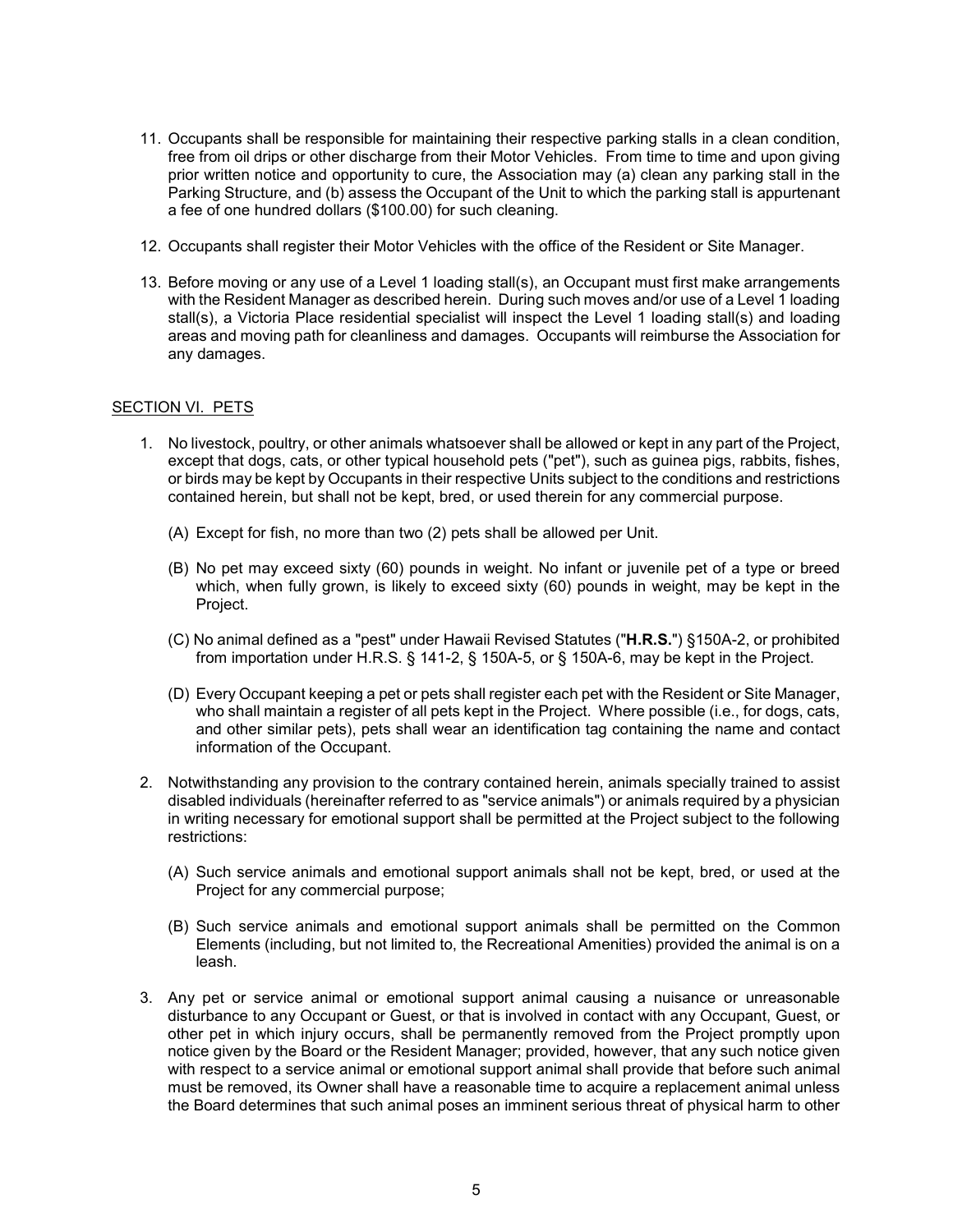Occupants or Guests. A tenant of an Owner must obtain the written consent of the Owner to keep a pet or pets in the Unit. Notwithstanding such consent, a tenant may keep only those types of pets which may be kept pursuant to these House Rules. Any Occupant who keeps a pet or pets pursuant to these House Rules may, upon the death of the pet, replace the pet with another and continue to do so for as long as the Occupant continues to reside in the Unit or another Unit in the Project subject to these same House Rules. The Board may from time to time promulgate such rules and regulations regarding the continued keeping of pets, service animals and emotional support animals as the circumstances may require or the Board may deem advisable.

- 4. Each Owner of a pet and the Owner of the Unit in which such pet is kept shall indemnify and hold the Association and the Board harmless from and against any and all claims, liabilities, or damages arising out of the presence of such pet in the Unit and the Project.
- 5. Except when in transit or when using the dog run area, pets (other than service animals and emotional support animals) shall not be allowed on any common area. Any pet (including a service animal or emotional support animal) in transit through the common areas must be carried whenever practicable or on a leash which keeps the pet within three feet (3') of its handler's feet. Pets shall not be allowed to come into contact with persons other than the handlers thereof, or other pets, except as permitted by such persons or the Owners of the other pet(s). Pets shall be under the supervision and control of the Occupant at all times. For purposes of this Section, a pet on an unattended leash does not constitute being under the supervision and control of an Occupant.
- 6. Any damage to the Project caused by a pet shall be the full responsibility of the Owner of the pet and the Owner of the Unit in which the pet is kept and the costs of repair or replacement shall be specially assessed to such person(s).
- 7. Owners of pets shall be responsible for immediately picking up and cleaning up after their pets. Pet waste and trash (sand, litter paper, etc.) shall be wrapped and disposed with extra care in tightly sealed packages.
- 8. Owners of dogs, including dogs that are service animals or emotional support animals, shall be assessed a special annual fee of \$100.00 per dog to defray the additional costs incurred by the Association in properly cleaning and maintaining the Common Elements of the Project.

#### SECTION VII. NOISE

- 1. Occupants and Guests shall exercise care in the use of musical instruments, radios, televisions, stereos, amplifiers, etc. that may disturb other Occupants and Guests.
- 2. Occupants and Guests shall maintain quiet hours between 10:00 p.m. and 7:00 a.m. on weekdays (Sunday through Thursday nights) and midnight to 8:00 a.m. on weekends (Friday and Saturday nights).

#### SECTION VIII. BUILDING MODIFICATIONS

- 1. No structural changes of any type by an Occupant shall be permitted within the common areas except as permitted by, and in accordance with, the provisions of the Declaration and Bylaws.
- 2. Except as otherwise provided in the Declaration, Bylaws or these House Rules, no signs, posters, signals, flags, or lettering shall be inscribed or exposed on any part of the Units or Common Elements appurtenant thereto nor shall anything be projected out of any window or door.
- 3. No Occupant shall, without the prior written approval of the Board, install any wiring for electrical or telephone installations, television antennae, machines, air conditioning units, other equipment,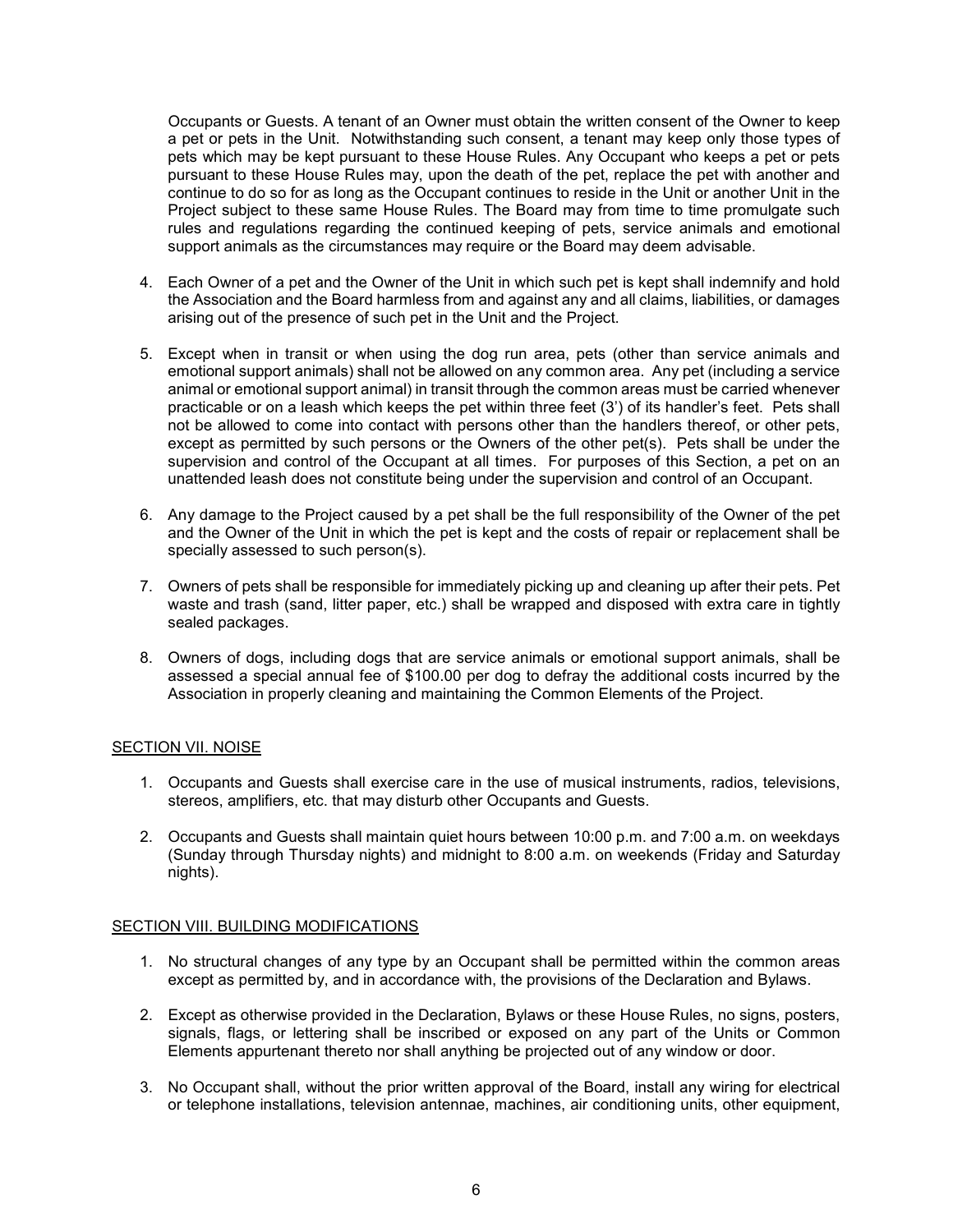or appurtenances whatsoever on the exterior of the Project or protruding through the walls, windows, or roof of the Project, except an antennae installed in accordance with any policy governing such antennas established by the Board or in accordance with any restrictions and/or instructions pertaining to such antennas provide by the Board.

- 4. No Occupant shall decorate the exterior of the entry door of his/her Unit or any Common Element of the Project except in accordance with such standards and/or guidelines as many be established by the Board from time to time.
- 5. An Occupant may install one additional dead bolt on the entry door to such Occupant's Unit, provided that such dead bolt and the installation thereof shall be in accordance with specifications as may be adopted by the Board from time to time. A key must be provided to the Resident or Site Manager for emergency purposes.

## SECTION IX. INTERIOR UNIT MODIFICATIONS / CONSTRUCTION WORK

- 1. Interior Unit Modifications. No alterations, modification or changes to a Unit shall be made or permitted except as permitted by, and in accordance with, the provisions of the Declaration and Bylaws. In particular, in the event that an Owner chooses to replace flooring originally installed by the Developer with carpet, stone, tile, wood, laminate or other material, the alterations are required to meet the acoustical requirements for flooring. Minimum IIC and STC acoustic standards for the transference of sound through the slab to the Unit below and through walls to adjacent Units, as required by the Declaration, need to be met and documented.
- 2. Hours of Work: Construction activity related to interior alterations, modifications or changes to any Unit shall be allowed only on Monday through Saturday (excluding state and/or federal holidays) between the hours of 8:00 a.m. to 5:00 p.m.
- 3. Construction Parking. Due to limited on-site guest parking, all contractors or laborers engaged in the construction of the interior improvements to a Unit are to be notified that off-site parking will be required unless such contractor arranges through the Resident or Site Manager for on-site parking in certain designated stalls or areas. If on-site parking is provided and any contractors, their workers or subcontractors park in stalls or areas which were not specifically cleared through the Resident Manager, such vehicles shall be subject to being towed at the expense of such contractor, worker or subcontractor. Contractors may also arrange through the Resident Manager for temporary parking to load and/or unload materials and/or equipment.
- 4. Common Area Cleanup. It shall be a requirement of the work that all hallways and other common areas of the Project are cleaned of construction debris, equipment, supplies and other rubbish on a daily basis by any person or persons working on a Unit. No accumulation of trash or other debris from the construction activity within a Unit shall be allowed or permitted to remain in the hallways or other common areas of the Project.
- 5. Trash Removal. The use of any of the trash chutes, containers, or receptacles of the Project for disposal of construction trash or debris is strictly prohibited. The Owner and/or contractor shall arrange for removal of all such construction debris and other trash from the Premises without use of the Project's trash chutes, containers or receptacles. If this rule is violated, the Association reserves the right to charge the Owner for the cost of removal of any such construction trash or debris and/or to bar the offending contractor from entering onto the Premises until satisfactory arrangements are made to remove such construction trash and debris and reasonable assurances are provided to the Association that such violation will not re-occur.
- 6. Use of Specified Elevator Only. The contractor and all laborers engaged in the construction of the interior improvements to a Unit are to be notified by the Owner that they may only use the elevator specifically set aside for use by contractors and laborers and that use of any other elevator in the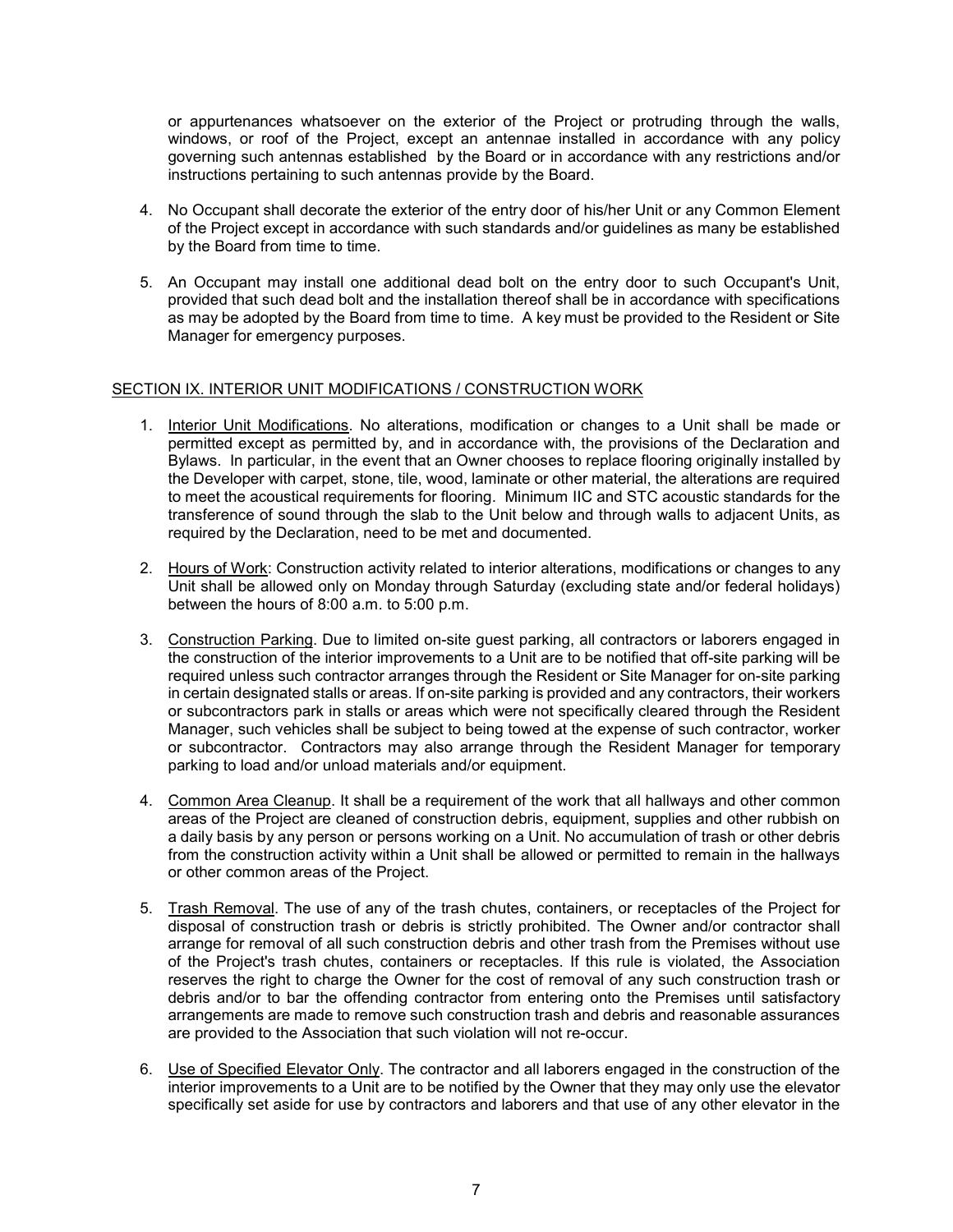Project is prohibited for these purposes. If the contractor and/or laborers use any other elevator, the Owner shall be responsible for any and all damages and/or clean-up costs which may be caused or incurred by the Association as result of such improper use, and the Association and/or Resident or Site Manager shall have the right to bar the offending contractor from entering onto the Premises until satisfactory arrangements are made for payment and repair of any damages and/or the removal of the construction trash and debris and reasonable assurances are provided to the Association that such violation will not re-occur.

# SECTION X. GENERAL

- 1. Occupants shall at all times keep their storage room(s) in good order and condition and observe and conform to aIl laws, ordinances, rules, and regulations applicable to the use of the Project and their storage room(s) now or hereafter made by any governmental authority or the Board.
- 2. No Occupant or Guest shall make or suffer any strip or waste or unlawful, improper, or offensive use of a storage room.
- 3. Nothing shall be allowed, done, or kept in any storage room that would overload or impair the structure of the storage room.
- 4. No Occupant shall use or permit to be brought into or stored in the building or common areas, including, without limitation, the storage rooms located in the parking structure, any inflammable or combustible substances such as gasoline, kerosene, gunpowder, hazardous substance, fireworks, or other explosives or anything deemed highly dangerous or hazardous to life, limb, or property.
- 5. Owners shall observe and adhere to these House Rules and ensure that all Occupants and Guests adhere to these House Rules. Owners are responsible at all times for the reasonable conduct and decorum of their family members, tenants and Guests on the Premises.
- 6. Damage to the buildings or common areas by any Occupant or Guest shall be the responsibility of the Owner who, or whose Occupant or Guest, caused said damage and such damage shall be repaired at the expense of the responsible Owner.
- 7. Surfboards over seven (7) feet long and bicycles are not permitted in the interior of the Tower. All such surfboards and bicycles must be registered with the Resident or Site Manager's office and stored in designated storage areas.
- 8. Waterbeds of any nature are prohibited in the Project.
- 9. Feeding of non-captive birds or of any animals on any Common Element is prohibited.
- 10. Climbing of walls, trees, fences and other Common Elements other than the Recreational Amenities expressly designed for climbing is prohibited.
- 11. Use of fireworks of any kind anywhere on the Premises is prohibited.
- 12. No one other than authorized building staff and the Board, and their representatives, may at any time or for any reason whatsoever enter upon or attempt to enter into any mechanical room, utility room, storage room, workshop area, or roof of the building.
- 13. Notwithstanding any provision to the contrary contained in these House Rules, Owners are ultimately and legally responsible for the conduct of their Occupant(s) and Guest(s) and for their use of the Recreational Amenities and common areas of the Project, and at all times shall ensure that their Occupants' and/or Guests' behavior is neither offensive to any other Occupant or Guest of the building nor damaging to any portion of the Common Elements.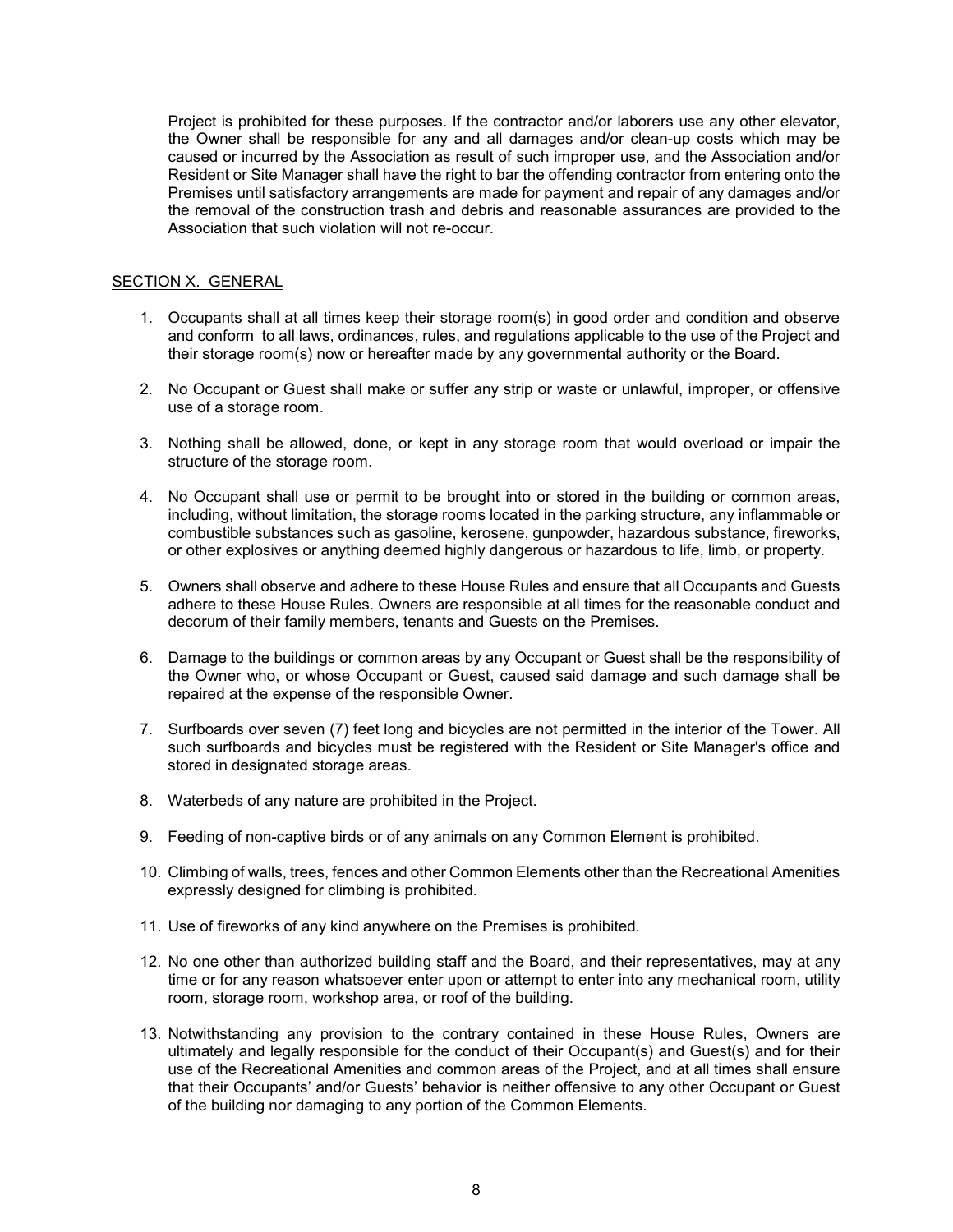#### SECTION XI RECREATIONAL AMENITIES

- 1. The Recreational Amenities may be used between the hours of 5:00 a.m. and 10:00 p.m. daily, or as during the hours posted.
- 2. Swimming is permitted only in appropriate bathing attire. Nude sunbathing is prohibited, unless specifically restricted to designated areas.
- 3. There will be no lifeguard at the swimming pools. Therefore, anyone using the swimming pools does so at his/her own risk and is fully responsible for his/her own safety. Parents or a responsible adult are responsible for their children's safety at all Recreational Amenities and common areas.
- 4. All suntan oil, dirt, and other such materials must be removed before entering the swimming pool. Persons having open sores or wounds or communicable diseases are not allowed in the swimming pool, hot tubs, massage rooms or saunas. Spitting, urinating, and blowing one's nose in the swimming pool are strictly prohibited. Running, jumping off walls and horseplay are not permitted in the Recreational Amenities. Splashing of water other than that accompanying normal swimming is not permitted.
- 5. No glass items of any kind or similar breakable items shall be permitted in the swimming pools or adjacent areas. The introduction of sand, rock or other foreign matter in the swimming pools is strictly prohibited and will result in immediate eviction therefrom.
- 6. Upon written request to the Resident or Site Manager or other reservation system adopted by the Board, certain designated area of the Amenity Deck may be reserved for private events. The decision to allow the reservation of such areas for private events shall be subject to guidelines adopted by the Board from time to time and shall be implemented by the Resident Manager. The Board may opt to charge a location fee for large scale (20+ people encompassing all or part of the Amenity Deck) for private events. The guidelines shall be for the purpose of reasonably regulating, restricting and/or limiting the use of these areas for private parties. For all functions involving more than six (6) persons or use of the Level 1 pool house, Level 5 amenity rooms including the cabanas, Private Dining Room, Chef's Kitchen, or Theater, a reservation shall be required. A written request form is available in the Resident Manager's offices. The written request must be provided to the Resident Manager no less than one (1) business day prior to the scheduled function date for approval. The Resident Manager has the right to deny a request based on availability.
- 7. All persons shall comply with the requests of the Resident Manager with respect to matters of personal conduct in and about the Recreational Amenities. The employees of the Resident or Site Manager and/or security personnel are authorized to require any person using any of the Recreational Amenities to identify himself or herself by name and Unit number and, if a Guest, to give the name and Unit number of the host Occupant and to confirm, if required, the physical presence of the Occupant acting as host.
- 8. No animals (except for service animals and emotional support animals as defined above) are allowed in or around the Recreational Amenities.
- 9. Intoxicated persons are not permitted to use the Amenity Decks or the Recreational Amenities thereon.
- 10. Swimmers must dry themselves before leaving the swimming pool area.
- 11. Children under twelve (12) years of age must be supervised by a responsible adult when using the Recreational Amenities. Infants and toddlers two (2) years old and under are required to wear a swim diaper in the swimming pool. If there is a related feces accident in the swimming pool, the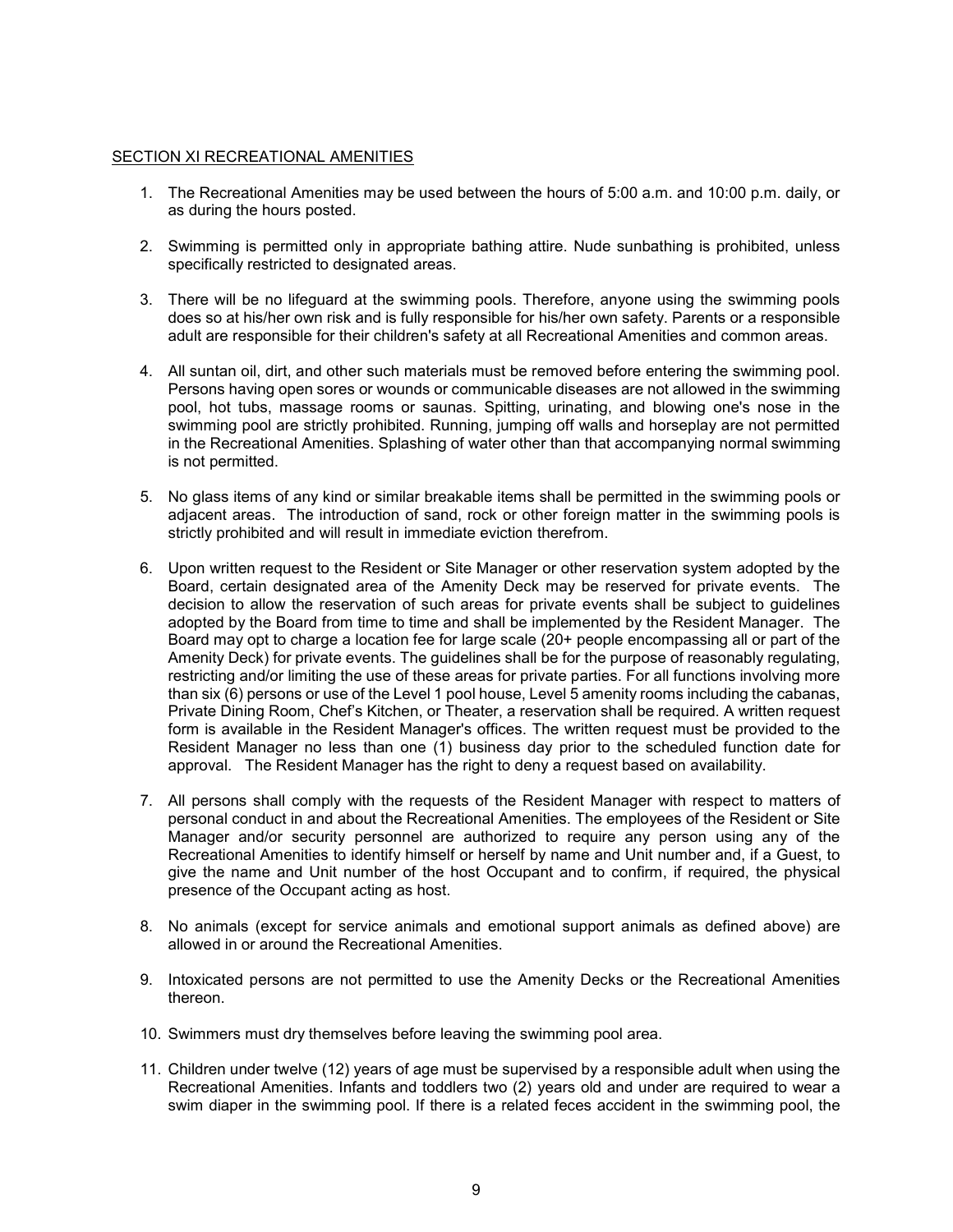pool must be drained, treated and refilled at the expense of the responsible Occupant whose child or Guest caused the accident.

- 12. All persons using any of the Recreational Amenities are required to exercise due care to preserve the functionality and appearance of said facilities. All trash and personal belongings must be removed after use of any Recreational Amenities. The chairs or umbrellas, if any, on the recreation deck should be returned to their original positions/locations to ensure a neat and orderly appearance. All Occupants acknowledge and agree that the Resident or Site Manager may issue additional rules governing the use of the Recreational Amenities which are not inconsistent with these House Rules.
- 13. Eating, drinking of beverages (including alcoholic beverages in moderation), and picnicking may be allowed in designated areas on the Level 5 Amenity Deck and on Level 1. The use of hibachis, barbeques, grills, and other open-fire cooking equipment is strictly prohibited in all areas, except any designated barbeque areas.
- 14. Anyone violating these rules may be asked by the Resident Manager or building staff to leave the area.
- 15. Children under twelve (12) years of age must be supervised by a responsible adult when using the children's play area, if any.
- 16. For safety and privacy reasons, children under the age of fifteen (15) are not permitted to use the lounge areas, event spaces, fitness center and the amenities and equipment located therein unless accompanied by an adult.

## SECTION XIV. EXPENSES OF ENFORCEMENT

Every Occupant, or Owner if the Occupant is not an Owner and refuses to comply with this provision, shall pay to the Association promptly on demand all costs and expenses including reasonable attorneys' fees incurred by or on behalf of the Association in enforcing any provision of the Declaration, Bylaws, or these House Rules against such Occupant or Occupant's Guest.

#### SECTION XV. MONETARY FINES FOR DECLARATION, BYLAWS, OR HOUSE RULES VIOLATIONS

- 1. In addition to any other remedy available to the Association by law or equity, a monetary fine, as stated below, may be charged against the responsible Owner for each violation of the Declaration, Bylaws, and/or House Rules. This fine may be deducted from the responsible Owner's maintenance fee payment. Fines duly imposed but unpaid shall constitute a lien on the Owner's Unit that may be foreclosed upon in like manner as a lien for unpaid assessments to collect the unpaid amount. The Association also has the right to pursue any action to recover a money judgment for any unpaid fines without foreclosing or waiving the lien.
- 2. The fine for any violation shall be as follows:
	- (A) First Step written citation to the offending Occupant, with a copy of said citation being sent to the Owner if the offender is not the Owner.
	- (B) Second Step written citation to the offending Occupant, with a copy being sent to the Owner if the offender is not the Owner. A fine of fifty dollars (\$50.00) (per violation) will be assessed against the Owner if the violation that prompted the first written citation is not corrected within thirty (30) calendar days from the delivery or mailing, whichever is first in time, of the first written citation, if there is a second violation of the same provision of the Declaration, Bylaws, or House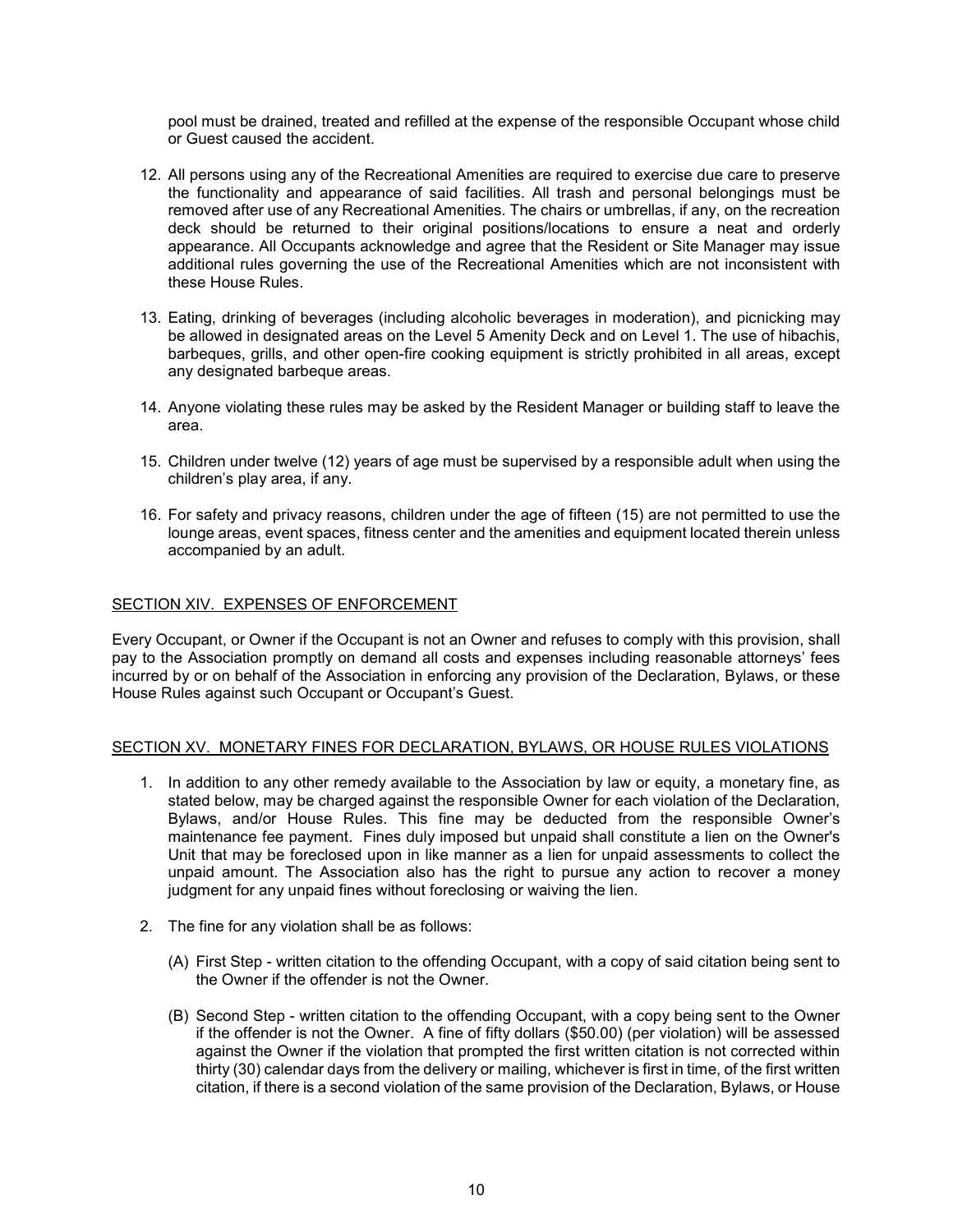Rules, or if there is a subsequent violation of a different provision of the Declaration, Bylaws, or House Rules.

- (C) Third Step written citation to the offending Occupant, with a copy being sent to the Owner if the offender is not the Owner. A fine of one hundred dollars (\$100.00) (per violation) will be assessed against the Owner if the violation that prompted the second written citation is not corrected within thirty (30) calendar days from the delivery or mailing, whichever is first in time, of the second written citation, if there is a third violation of the same provision of the Declaration, Bylaws, or House Rules, or if there is a subsequent violation of a different provision of the Declaration, Bylaws, or House Rules.
- (D) Fourth Step written citation (sent Certified and Regular Mail) to the offending Occupant, with a copy being sent Certified and Regular Mail to the Owner if the offender is not the Owner. A fine of five hundred dollars (\$500.00) (per violation) will be assessed against the Owner if the violation that prompted the third written citation is not corrected within thirty (30) calendar days from the delivery or mailing, whichever is first in time, of the third written citation, if there is a fourth violation of the same provision of the Declaration, Bylaws, or House Rules, or if there is a subsequent violation of a different provision of the Declaration, Bylaws, or House Rules. The Association also reserves the right to take appropriate legal action to preclude the continuance of the violation(s).
- 3. Any assessment not paid within fifteen (15) calendar days after the due date shall be subject to a late charge of no less than ten dollars (\$10) per day or other amount as may from time to time be established by the Board.
- 4. After twelve (12) months, a paid fine shall be removed from an Occupant's record and shall not be used in calculating subsequent violations.
- 5. The Managing Agent, the Resident Manager and their staff, as agents for the Board, are authorized to issue written citations and levy fines.
- 6. Appeal from Citations and Fines. Any person fined and/or cited ("**appellant**") may appeal from the fine and/or citation imposed by the Board, the Managing Agent, or the Resident Manager as follows:
	- (A) Notice of Appeal. By delivering to the Managing Agent, within twenty (20) calendar days after the date of delivery or mailing to the appellant, whichever is first in time, of written notice of such fine and/or citation, a written notice of appellant's appeal and the reason(s) therefor. The filing of a notice of appeal shall not halt the accrual of any ongoing fine imposed for the violation, which is the subject of the appeal. However, the Board may waive or rescind all or part of such fine for good cause at the time of the hearing of such appeal.
	- (B) Time for Hearing Appeal. All appeals shall be heard by the Board either by email, conference call, or at a physical meeting of the Board within ninety (90) calendar days after the notice of appeal has been delivered to the Managing Agent.
	- (C) Procedure. A statement of the facts on which the fine or citation was based shall be furnished to the appellant at least (10) business days before the hearing. Each appeal will be handled on a case-by-case basis. If a physical meeting is required or requested by the appellant, the appellant and witnesses on the appellant's behalf, if any, may present appellant's defense and supporting evidence. The Board may ask other persons to attend and present testimony, and the Board may consider all relevant testimony, evidence, and information related to the violation.
	- (D) Disposition of Appeal. The directors of the Board may not act unless a quorum is present. The Board shall vote as to whether the fine, the amount thereof, and/or citation shall be affirmed. If a majority of the directors of the Board present vote in the affirmative, the fine and/or citation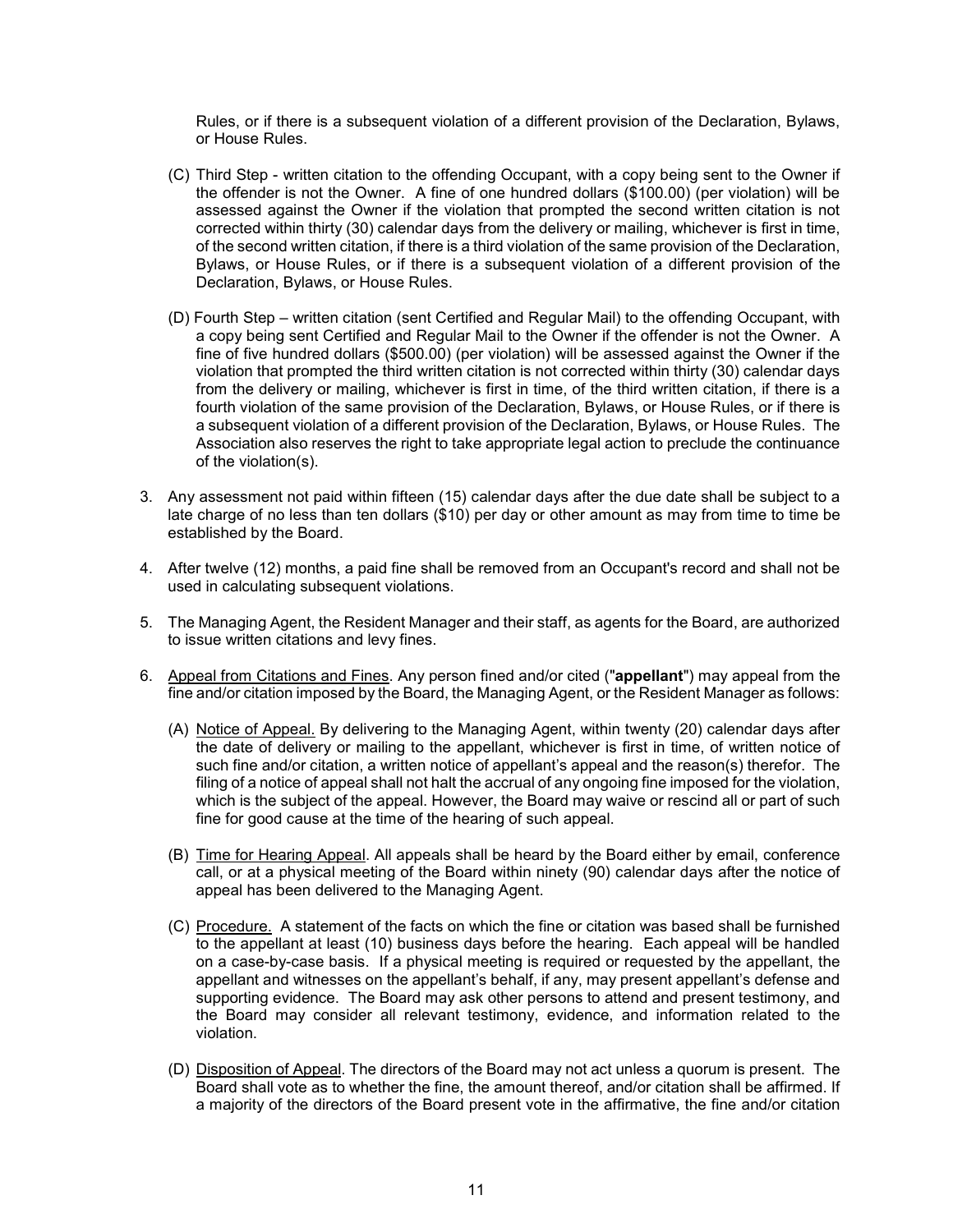shall be upheld and continue in full force and effect. If less than a majority of those directors of the Board present vote in the affirmative, then the fine and/or citation shall thereby be rescinded.

## SECTION XVI. AMENDMENT OF HOUSE RULES

Except to the extent expressly proscribed or limited by the Declaration, the Bylaws or these House Rules, the Board, through a majority vote, reserves the right to make such other rules or to amend these House Rules from time to time by action of the Board as it deems appropriate to promote the safety, care, and cleanliness of the Project and to ensure the comfort and convenience of all Occupants and Guests, so long as such rules are not inconsistent with any applicable laws, ordinances, codes, rules or regulations applicable to the Property and/or its management or operation. During the Developer Control Period, the Developer may amend these House Rules in any manner without the joinder, consent, or approval of any other party.

## SECTION XVII. COMPLIANCE WITH PROJECT DOCUMENTS

Notwithstanding anything herein to the contrary, these House Rules shall be subject to the Declaration and the Bylaws (the "**Project Documents**"), and in the event of any conflict between these House Rules and the Project Documents, the Project Documents shall govern and the Board shall make such changes to these House Rules as necessary from time to time to comply with the Project Documents. Any dispute may also be handled pursuant to Article XXXVIII of the Declaration and Section 514B-161 of the Act.